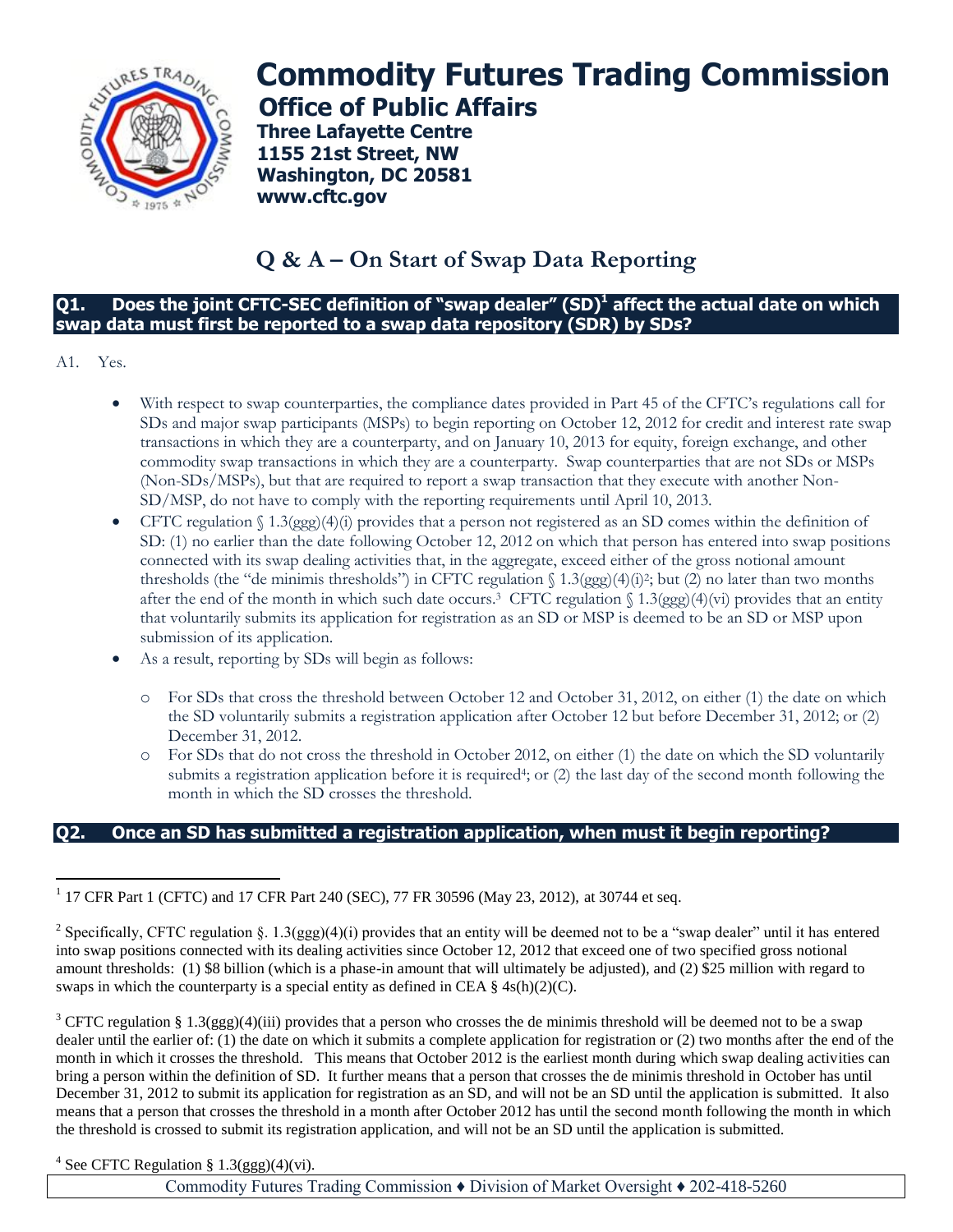- A2. For credit and interest rate swaps:
	- For SDs passing the de minimis threshold in October 2012, either (1) on the date after October 12, 2012, but before December 31, 2012, on which the SD's registration application is submitted, or (2) on December 31, 2012, if no application is submitted earlier.
	- For SDs passing the de minimis threshold in a month after October, 2012, either (1) on the date on which the SD's registration application is submitted, if the application is submitted earlier than required, or (2) on the final day of the second month after the month in which the SD passes the gross notional amount threshold.

For equity, foreign exchange, and other commodity swaps:

- For SDs passing the de minimis threshold in October 2012, on January 10, 2013.
- For SDs passing the de minimis threshold in a month after October, 2012, either (1) on January 10, 2013, if the SD's registration application is submitted prior to or on January 10, 2013, or (2) on the date the SD's registration application is submitted, if that date is after January 10, 2013, but before the application is required to be submitted, or (3) on the final day of the second month after the month in which the SD passes the gross notional amount threshold.

The three compliance dates provided in Part 45 of the CFTC's regulations, which are October 12, 2012. January 10, 2013, and April 10, 2013, remain in effect. Accordingly, SDs must begin reporting for credit and interest rate swaps on the first date following October 12, 2012, on which they become SDs as provided in § 1.3(ggg), and must begin reporting for equity, foreign exchange, and other commodity swaps on the first date on or after January 10, 2013, on which they become SDs as provided in  $\sqrt{1.3(ggg)}$ .

# **Q3. Does the joint CFTC-SEC definition of MSP<sup>5</sup> affect the actual date on which swap data must first be reported to a swap data repository (SDR) by MSPs?**

A3. Yes.

 $\overline{a}$ 

- As noted above, with respect to swap counterparties, the compliance dates provided in Part 45 of the CFTC's regulations call for SDs and MSPs to begin reporting on October 12, 2012 for credit and interest rate swaps, and on January 10, 2013 for equity, foreign exchange, and other commodity swaps. Swap counterparties that are Non-SDs/MSPs, but that are required to report a swap with another Non-SD/MSP, do not have to comply with the reporting requirements until April 10, 2013.
- CFTC regulation § 1.3(hhh)(3) provides that a person not registered as an MSP, but that meets the criteria to be an MSP as a result of swap activities in a fiscal quarter, will not be deemed to be an MSP until the earlier of: (1) the date on which it submits a complete application for registration as an MSP; or (2) two months after the end of that quarter.<sup>6</sup>
- Pursuant to  $\S$  1.3(hhh)(3), a person whose swap activities during the fourth quarter of 2012 meet the MSP criteria would have until February 28, 2013 to submit its application for registration as an MSP, although it could voluntarily submit the application earlier. The person will not be an MSP until the person submits the application as required or until the end of the second month after the quarter in which the person meets the criteria, whichever is earlier.
- As a result, reporting by MSPs will begin as follows:
	- o For MSPs that meet the MSP criteria in the fourth quarter of 2012, on either (1) the date on which the MSP submits a registration application after December 31, 2012, but before February 28, 2013; or (2) February 28, 2013.

Commodity Futures Trading Commission ♦ Division of Market Oversight ♦ 202-418-5260

<sup>&</sup>lt;sup>5</sup> 17 CFR Part 1 (CFTC) and 17 CFR Part 240 (SEC), 77 FR 30596 (May 23, 2012), at 30746 et seq.

 $6$  Since the definition of MSP is effective on October 12, 2012, the first fiscal quarter in which a person's swap activities can meet the MSP criteria is the fourth quarter of 2012, October through December.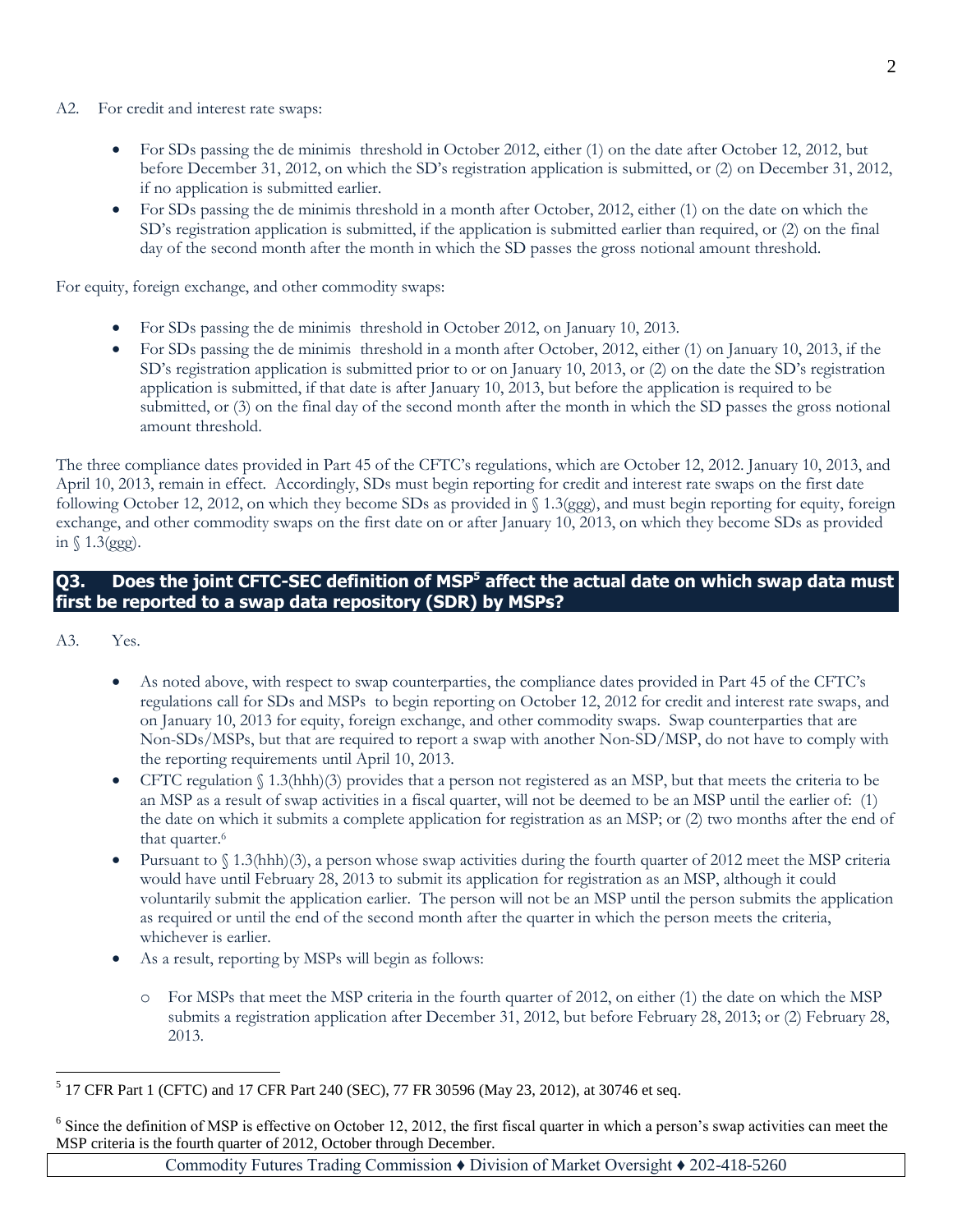o For MSPs that meet the criteria during a quarter in 2013 or later, on either (1) the date on which the MSP submits a registration application before it is required; or (2) the last day of the second month following the end of the quarter in which the MSP first meets the criteria.

#### **Q4. Once an MSP has submitted a registration application, when must it begin reporting?**

- A4. For swaps in all asset classes:
	- For MSPs meeting the criteria in the fourth quarter of 2012, either (1) on the date after January 1, 2013, but before February 28, 2013, on which the MSP's registration application is submitted, or (2) on February 28, 2013, if no application is submitted earlier.
	- For MSPs meeting the criteria during a quarter in 2013 or later, either (1) on the date on which the MSP's registration application is submitted, if the application is submitted earlier than required, or (2) on the final day of the second month after the quarter in which the MSP meets the criteria.

The three compliance dates provided in Part 45 of the CFTC's regulations, which are October 12, 2012, January 10, 2013, and April 10, 2013, remain in effect. Accordingly, MSPs must begin reporting for credit and interest rate swaps on the first date following October 12, 2012, on which they become MSPs as provided in § 1.3(hhh), and must begin reporting for equity, foreign exchange, and other commodity swaps on the first date on or after January 10, 2013, on which they become MSPs as provided in § 1.3(hhh).

#### **Q5. Do the joint CFTC-SEC definitions of SD and MSP affect the actual date on which swap data must first be reported to a swap data repository (SDR) by a reporting counterparty that is a non-SD/MSP?**

A5. No. The compliance date on which non-SDs/MSPs must begin complying with the reporting rules remains April 10, 2013.

# **Q6. When is reporting required for a swap between (1) a counterparty that will become an SD or MSP but has not yet become one by either submitting a registration application or passing the applicable two-month deadline, and (2) a counterparty that is a non-SD/MSP?**

A6. Such a swap must be reported by the reporting counterparty, determined as provided in Part 45 of CFTC's regulations, on the earlier of the following: (1) the date on which a counterparty becomes an SD or MSP—and therefore the reporting counterparty—by either submitting a registration application or passing the applicable two-month deadline; or (2) April 10, 2013, if as of that date neither counterparty is an SD or MSP before that date.

#### **Q7. By what date will all swaps have to be reported, regardless of any delay associated with the definitions of SD and MSP?**

A7. April 10, 2013. That date is the compliance date for non-SDs/MSPs. For a given swap, if the reporting counterparty has become an SD or MSP before that date, the swap will have already been required to be reported as outlined above for SDs and MSPs. If neither counterparty has become an SD or MSP by that date, and the swap is thus a swap between two non-SDs/MSPs, the April 10, 2013 compliance date for non-SDs/MSPs will apply.

Reporting of swaps executed on a DCM will begin as scheduled on either October 12, 2012 (credit and interest rate swaps) or January 10, 2013 (equity, foreign exchange, and other commodity swaps). Reporting of swaps executed on a SEF, after CFTC issues final rules for SEFs, will begin on the later of (1) the preliminary registration of the SEF, or (2) the applicable compliance date.

## **Q8. What effect do the definitions of swap dealer and major swap participant have on when pre-enactment and transition swaps (collectively, historical swaps) must be reported pursuant to Part 46 of CFTC's regulations?**

Commodity Futures Trading Commission ♦ Division of Market Oversight ♦ 202-418-5260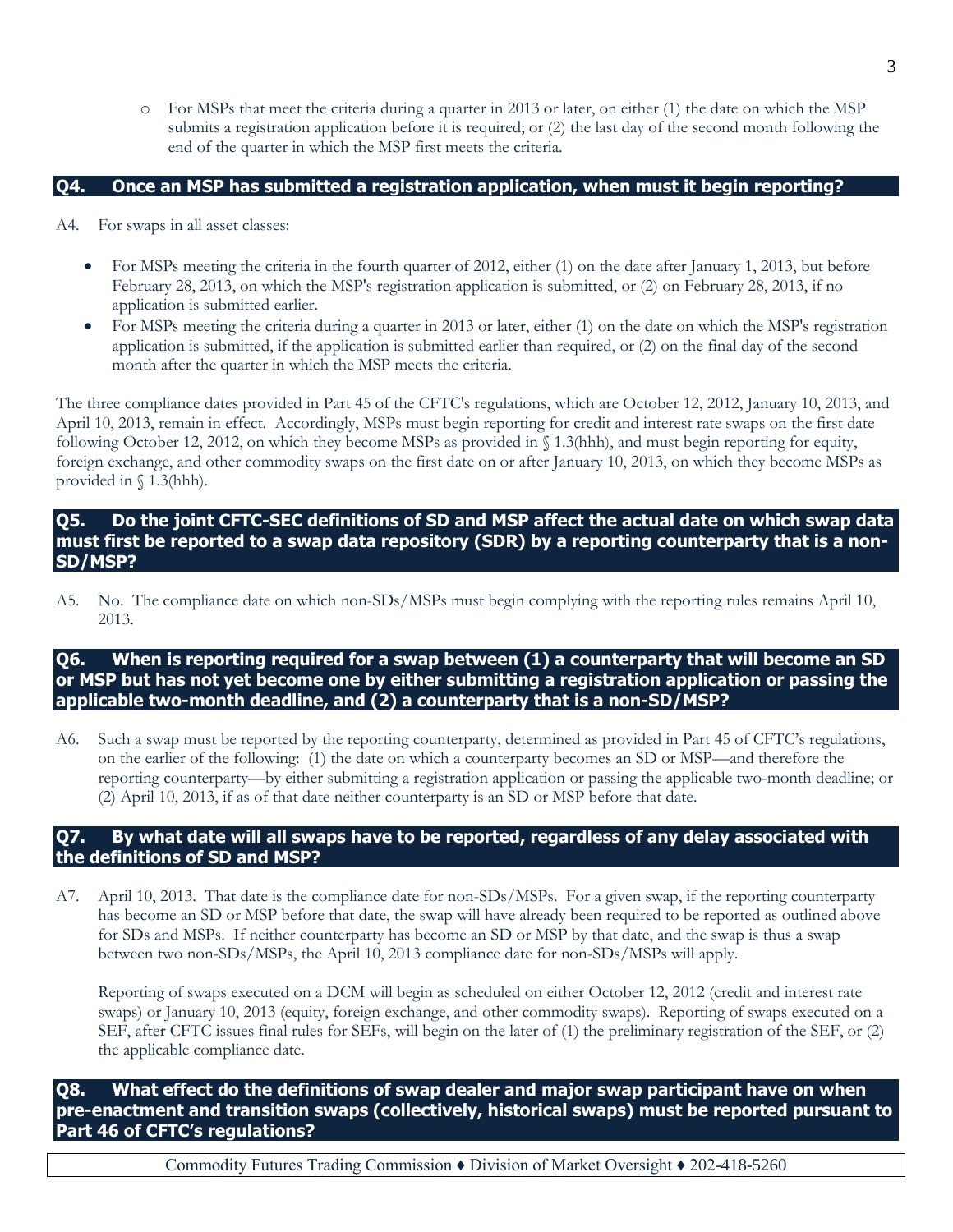A8. The same effect as on reporting of new swaps pursuant to Part 45. Part 46 establishes the same compliance dates for reporting historical swaps as the compliance dates provided in Part 45. In addition, Part 46 calls for reporting by the reporting counterparty for each historical swap, determined as provided in § 46.5. A counterparty's status as an SD, and MSP, or a non-SD/MSP affects this determination in the same way as it does under Part 45. Accordingly, the discussion above also applies to historical swaps.

**Q9. Scenario: After October 12, 2012, but before April 10, 2012, Counterparty A and Counterparty B enter into a credit or interest rate swap. Counterparty A will later become a dealer (by crossing the de minimis threshold and sending in its registration application when required, as discussed above), but both counterparties are non-SDs/MSPs on the date the swap is executed. On a later date that precedes April 10, 2012, Counterparty A becomes a dealer (by sending in its registration application after having crossed the threshold). As discussed above, the swap must be reported on the date when Counterparty A becomes a dealer. Is the swap reportable as a historical swap under Part 46, or as a new swap under Part 45?**

A9. Such a swap is reportable as a historical swap under Part 46. Part 45 establishes reporting deadlines of only minutes or hours duration that run from the time a swap is executed. In this scenario, execution of the swap will have occurred prior to the day on which Counterparty A becomes a dealer by sending in its registration application as required after having crossed the threshold. Applying the Part 45 reporting deadlines to the swap would therefore be impracticable. Counterparty A's obligation is to meet the requirements of Part 46 in reporting the swap. In accordance with  $\frac{1}{2}$  46.3(c) of the Commission's regulations, if Counterparty A prefers to avoid reporting all its historical swaps on the day when it becomes a dealer, it has the option to report its historical swaps prior to the day on which it becomes a dealer (either gradually or at once), if an SDR accepting swaps in the asset class in question is prepared to accept them. In accordance with § 46.3(d), when it becomes a dealer as discussed above, Counterparty A would not have to re-report data for a historical swap which it has previously reported to a registered SDR.

# **Q10. What effect do the changes to the start of swap data reporting discussed above have on the requirement to obtain and use Legal Entity Identifiers (LEIs, referred to as CFTC Interim Compliant Identifiers or CICIs pending establishment of the global LEI system) as required by Part 45 and Part 46?**

- A10. Part 45 provides that each counterparty to any swap subject to the jurisdiction of the Commission must be identified in all recordkeeping and all swap data reporting by a single LEI (currently known as a CICI). As noted above, Part 45 also establishes three compliance dates, October 12, 2012 for SDs and MSPs with respect to credit and interest rate swaps, January 10, 2013, for SDs and MSP with respect to equity, foreign exchange, and other commodity swaps, and April 10, 2013, for non-SD/MSP counterparties with respect to all swaps. Part 45 thus requires each counterparty to obtain an LEI (currently a CICI) and and use it in its swap recordkeeping and swap data reporting beginning on the compliance date applicable to it.
	- In practice, this means that each SD and MSP must obtain an LEI (currently a CICI) no later than the earlier of: (a) the first day on which they become an SD or MSP as discussed above, or (b) April 10, 2013.
	- It also means that each non-SD/MSP counterparty subject to the Commission's jurisdiction must obtain an LEI (currently a CICI) no later than April 10, 2013.
	- Because LEIs (currently CICIs) are required for recordkeeping as well as for reporting, swap counterparties subject to the Commission's jurisdiction must obtain an LEI (currently a CICI) by the compliance date applicable to them whether or not they are the reporting counterparty for any swaps. If an LEI (currently a CICI) has been obtained for a counterparty through third-party registration, as discussed in Part 45, that counterparty should validate or certify its own LEI (currently a CICI) with the designated CICI Utility by the compliance date applicable to it, and be responsible for maintaining that LEI thereafter.

For historical swaps, Part 46 requires the reporting counterparty for each historical swap in existence on or after April 25, 2011, to obtain and report an LEI (currently a CICI) by the compliance date applicable to the reporting counterparty, and